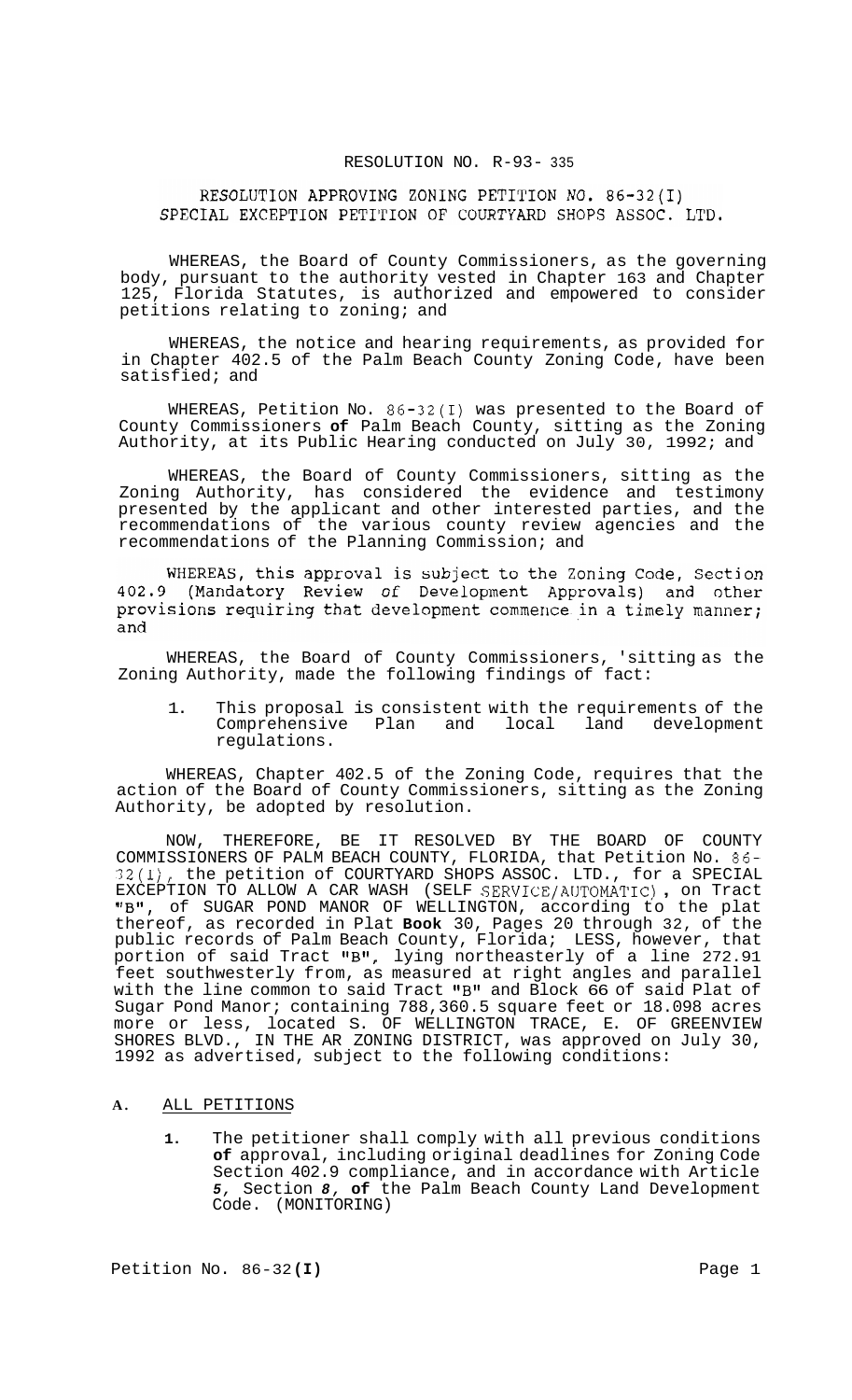- 2. The conditions contained herein, with the exception of Condition A.l. shall apply only to the subject Property. (MONITORING)
- B. BUILDING AND SITE DESIGN
	- 1. Total gross floor area shall be limited to a maximum of 4,250 square feet. (BUILDING)
	- 2. The maximum height, measured from finished grade to roof line, for all structures shall not exceed twenty (20)<br>feet. (BUILDING) (BUILDING)
	- 3. Architectural character and treatment which is compatible and harmonious with abutting development shall be provided on all sides of the proposed building. (BUILDING)
	- 4. All air conditioning and mechanical equipment shall be roof mounted and screened from view on all sides in a manner consistent with the color and character of the principle structure. (BUILDING)

#### C. DUMPSTER

- **1.** All areas or receptacles for the storage and disposal of trash, garbage or vegetation, such as dunpsters and trash compactors, shall:
	- a. not be located within fifty (50) feet *of* Greenview Shores Boulevard;
	- **b.** be confined to areas designated on the site plan; and,
	- c. be screened by a solid opaque enclosure. The open end **of** the enclosure shall have an obscuring, opaque gate. (ZONING/BUILDING)
- 2. All exterior sides of such enclosures, except the open end, shall be landscaped with thirty *(30)* inch high shrub and hedge material planted twenty-four **(24)** inches on center at installation. Alternative landscaping may be permitted which is acceptable to the Zoning Division. This provision shall not apply to litter containers provided for the convenience of pedestrians. (BUILDING/Zoning)

# D. ENVIRONMENTAL RESOURCES MANAGEMENT

**1.** The proposed car wash shall utilize a **100%** water recycling system. (BUILDING)

# E. ENGINEERING

1. The Developer shall **provide** discharge control and treatment for the stormwater runoff in accordance with all applicable agency requirements in effect at the time of the permit application. However, at a minimum, this development shall retain onsite the stormwater runoff generated by a three **(3)** year-one **(1)** hour storm with a total rainfall of **3** inches as required by the Permit Section, Land Development Division. In the event that the subject site abuts a Department of Transportation maintained roadway, concurrent approval from the Florida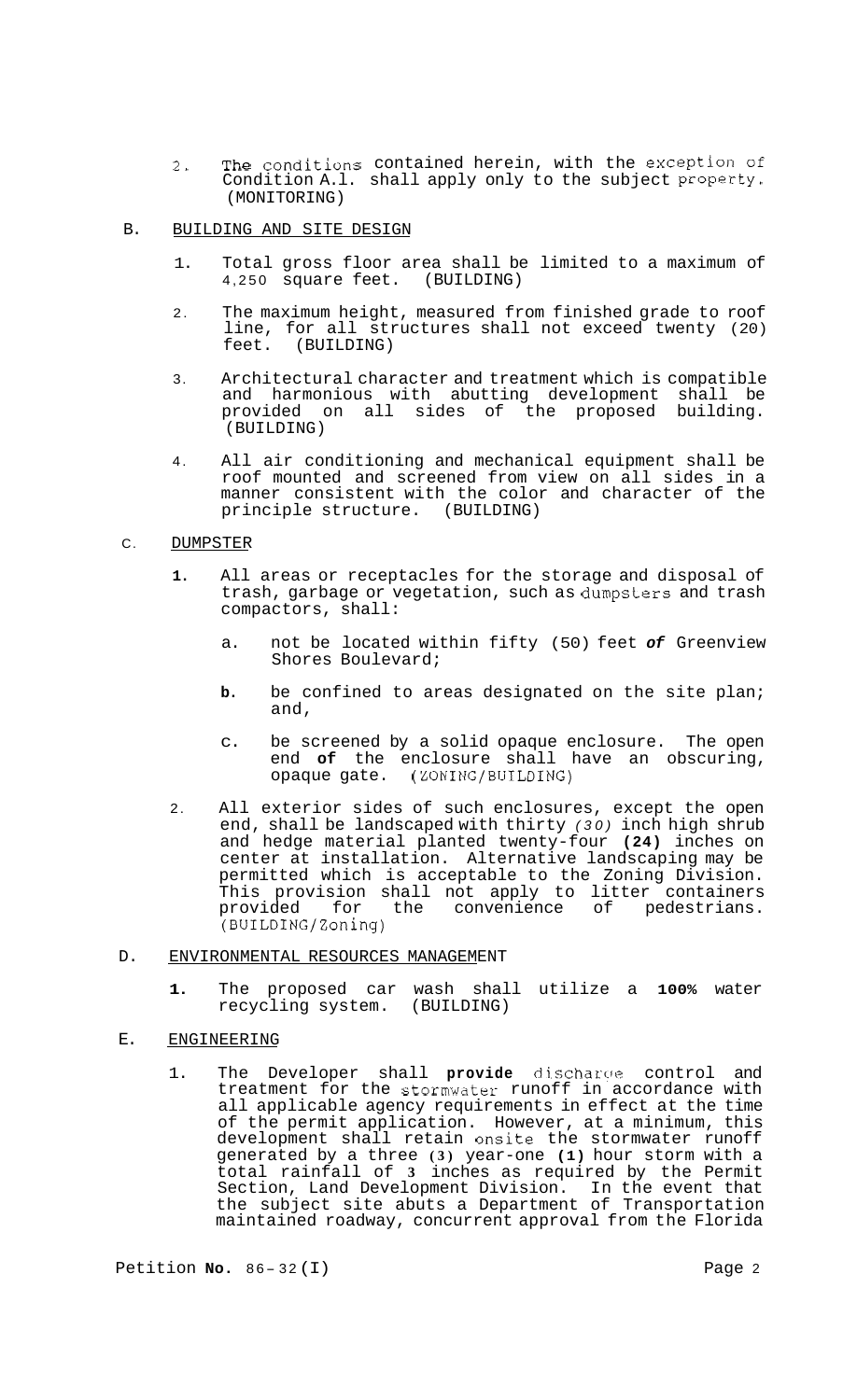Department of Transportation will also be required. The drainage system shall be maintained in an acceptable condition as approved by the County Engineer. In the event that the drainage system is not adequately maintained as determined by the County Engineer, this matter will be referred to the Code Enforcement Board for enforcement (COUNTY ENGINEER) .

- 2. The Developer shall design the drainage system such that drainage from those areas which may contain hazardous or undesirable waste shall be separate from stormwater runoff from the remainder of the site (COUNTY ENGINEER).
- *3.* The property owner shall pay a Fair Share Fee in the amount and manner required by the "Fair Share Contribution for Road Improvements Ordinance" as it presently exists or as it may from time to time be amended. The Fair Share Fee for this car wash presently is **\$9,130.** (55 trips X \$55.00 per trip) (IMPACT FEE COORDINATOR) .

## F. HEALTH

- **1.** Generation and disposal of hazardous effluents into sanitary sewerage system shall be prohibited unless adequate pretreatment facilities approved by the Florida Department of Environmental Regulation (FDER) and Agency responsible for sewage works are constructed and used by project tenants or owners generating such effluents. (HEALTH)
- 2. Water service and sewer service are available to the property. Therefore, no potable well and/or on site sewage disposal system shall be permitted on the site. (HEALTH-Building)

## G. IRRIGATION QUALITY WATER

**1.** When irrigation quality water is available within 500 feet of the property, the petitioner shall connect to the system subject to permitting and/or requirements of the Florida Department of Environmental Regulations and/or the South Florida Water Management District. The cost for connection shall be borne by the property owner. (UTILITIES)

## H. LANDSCAPING - GENERAL

- **1. All** trees required to be installed on the subject property by this petition shall meet the following minimum standards:
	- a. Tree height: fourteen **(14)** feet.
	- b. Trunk diameter: **3.5** inches measured 4.5 feet above grade.
	- c. Canopy diameter: seven (7) feet. Diameter shall be determined by the average canopy radius at **3**  points measured from the trunk to the outermost branch tip. Each radius shall measure at least **3.5**  feet in length. (ZONING)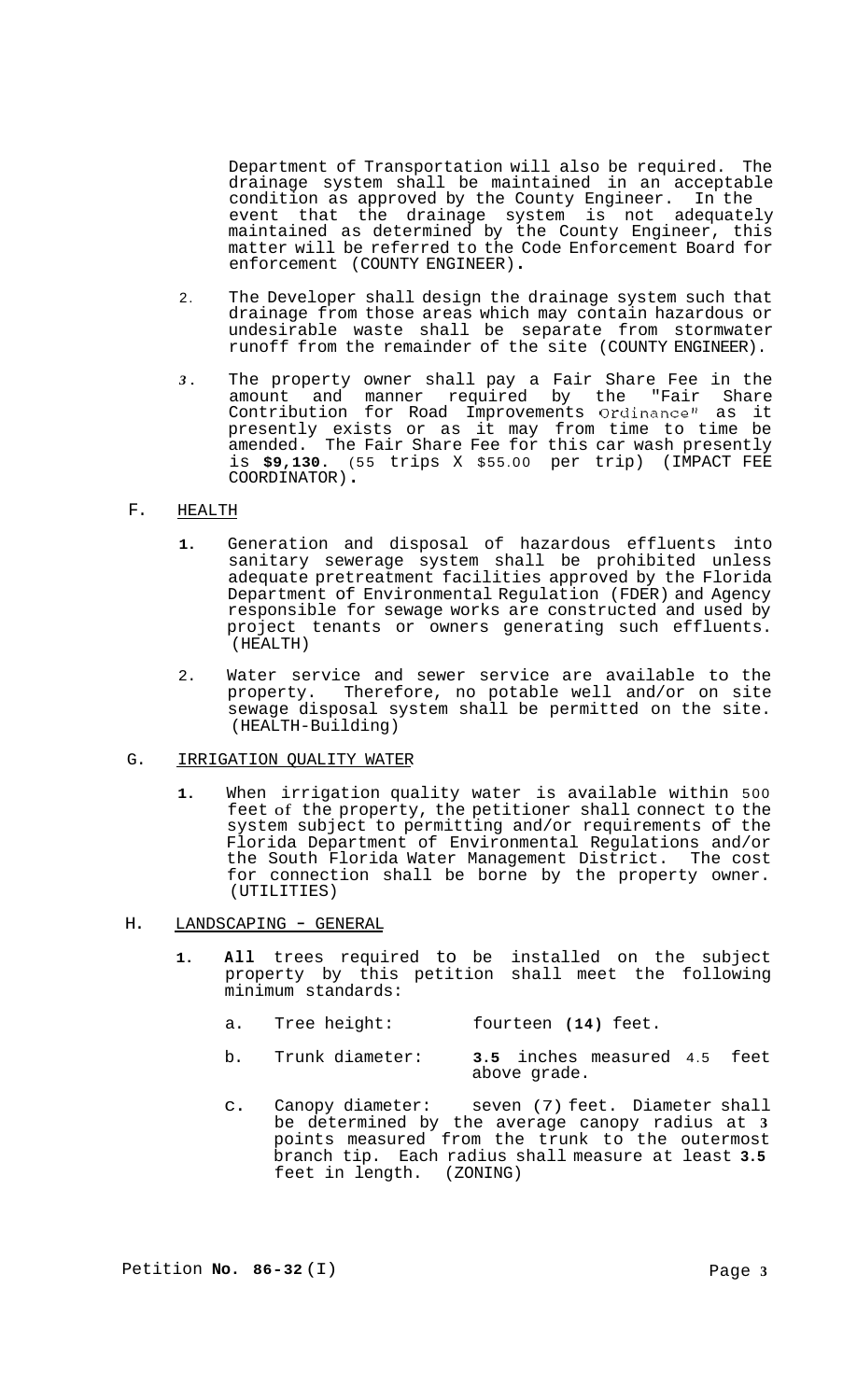## I. LANDSCAPING - INTERIOR

**1. All** interior landscape islands, terminal parking islands and vehicle divider medians shall include, at a minimum, one native canopy tree or palm tree and appropriate ground cover. (ZONING)

## **J.** LANDSCAPING ALONG WEST PROPERTY LINE

- **1.** Landscaping within the required buffer along Green view Shores Boulevard shall be upgraded **to** include:
	- a. One **(1)** native canopy tree planted every twenty (20) feet on center.
	- b. One **(1)** native palm tree for each thirty *(30)*  linear feet of frontage. A group of three or more palm trees may supersede the requirement for a native canopy tree in that location.
	- *c.* Thirty (30) inch high shrub or hedge material spaced twenty-four (24) inches on center **at**  installation. (ZONING)

#### K. LANDSCAPING ALONG INTERIOR PROPERTY LINES

- 1. Landscaping and buffering along all interior property lines shall be upgraded to include:
	- **a.** A minimum five *(5)* foot wide landscape buffer strip.
	- **b.** One **(1)** native canopy tree planted every twenty (20) feet on center.
	- *c.* **One** (1) native palm tree for each thirty (30) linear feet, with a maximum spacing of sixty  $(60)$ feet on center. **A** group of three or more palm trees may supersede the requirement for a native canopy tree in that location.
	- d. Twenty-four (24) inch high shrub or hedge material spaced no more than twenty-four (24) inches on center at installation. (ZONING)

# L. LIGHTING

- 1. All outdoor lighting used to illuminate the premises and identification signs shall be **of** low intensity, shielded and directed down and away from adjacent properties and streets. (CODE ENFORCEMENT) (CODE ENFORCEMENT)
- 2. **All** lighting fixtures shall not exceed twenty (20) feet in height.
- 3. All outdoor lighting shall be extinguished no later than **l1.0O** p.m. Security lighting only is excluded from this requirement. (CODE ENFORCEMENT)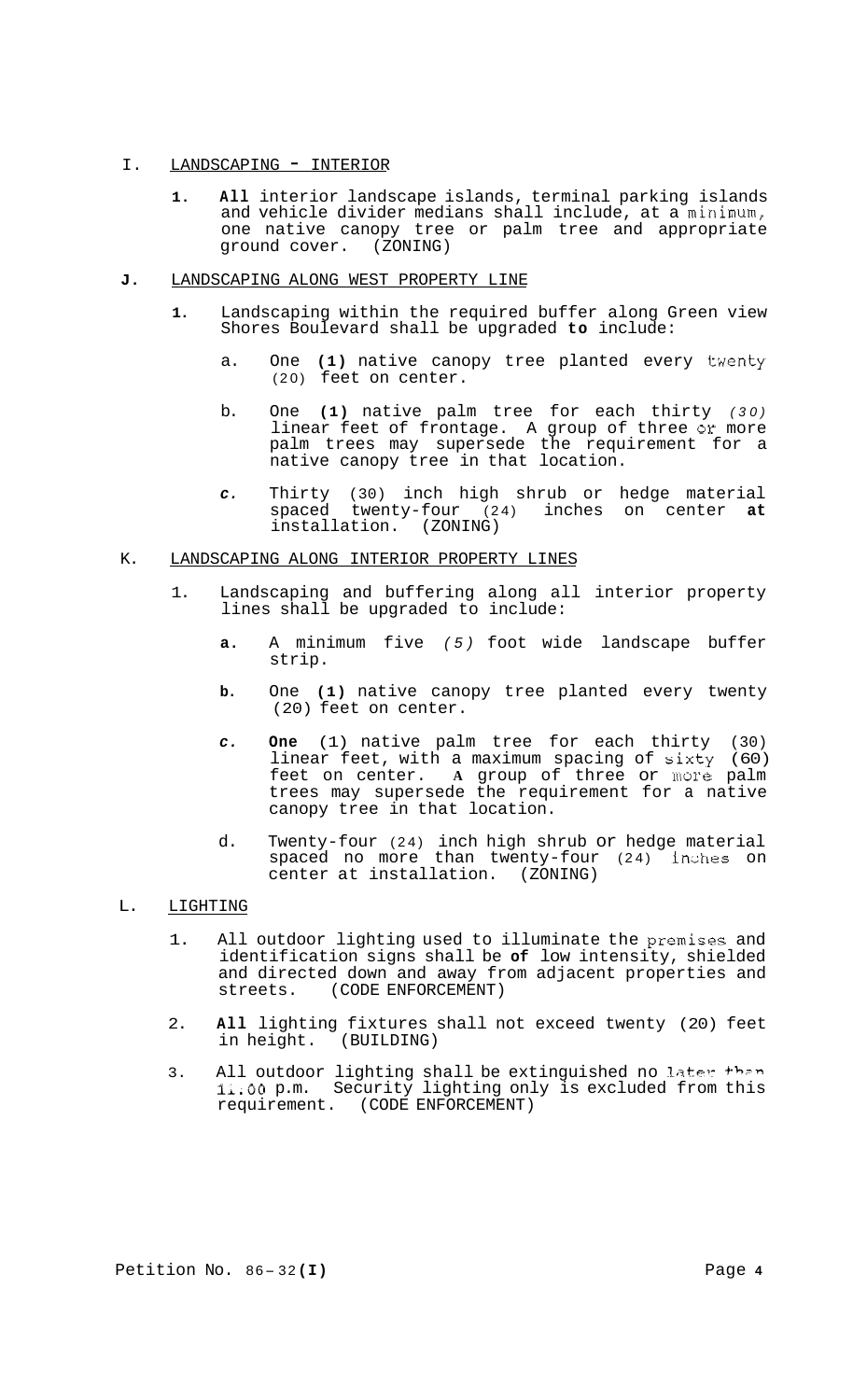#### M. PARKING

**1.** Overnight storage or parking of delivery vehicles or trucks shall not be permitted on site, except within the loading and delivery areas designated on the site plan. (CODE ENFORCEMENT)

#### N. RECYCLE SOLID WASTE

**1.** The property owner shall participate in a recycling program when available in the area. Material to be recycled shall include, but not be limited to, paper, plastic, metal and glass products. (SWA)

#### *0.*  SIGNS

- **1.** Point of purchase signs on site shall be limited as follows:
	- a. maximum sign height, measured from finished grade ten (10) feet;
	- b. maximum sign face area per side 50 square feet;
	- c. maximum number of signs one (1). (BUILDING)

#### P. USE LIMITATION

- 1. Use of the site shall be limited to an automatic/self service car wash facility and custocary accessory uses. (BUILDING)
- **2.** No outdoor loudspeaker system audible off site shall be permitted on site. (CODE ENFORCEMENT)
- *3.* No business activities shall be allowed on the site, including deliveries, prior to 6:00 a.m. nor continue<br>later than 11:00 p.m. (CODE ENFORCEMENT)  $later than 11:00 p.m.$
- **4.** No storage or placement **of** any material, refuse, equipment or debris shall be permitted on site. (CODE ENFORCEMENT)

#### **Q.**  COMPLIANCE

- **1. As** provided in Zoning Code Sections 400.2 and **402.6,**  failure to comply with any of these conditions of approval at any time may result in one or more of the following:
	- a. The denial or suspension of a building permit or certificate of occupancy and use; the issuance of **a**  stop work order; the denial or suspension of any permit or approval for any developer, owner, contractor, agent, tenant, lessee, or user of the subject property;
	- **b.** The revocation **of** any special exception and any zoning which was approved concurrently with the Special Exception as well as any previously granted certifications of concurrency or exemptions therefrom;
	- **c.** Rezoning of the property;